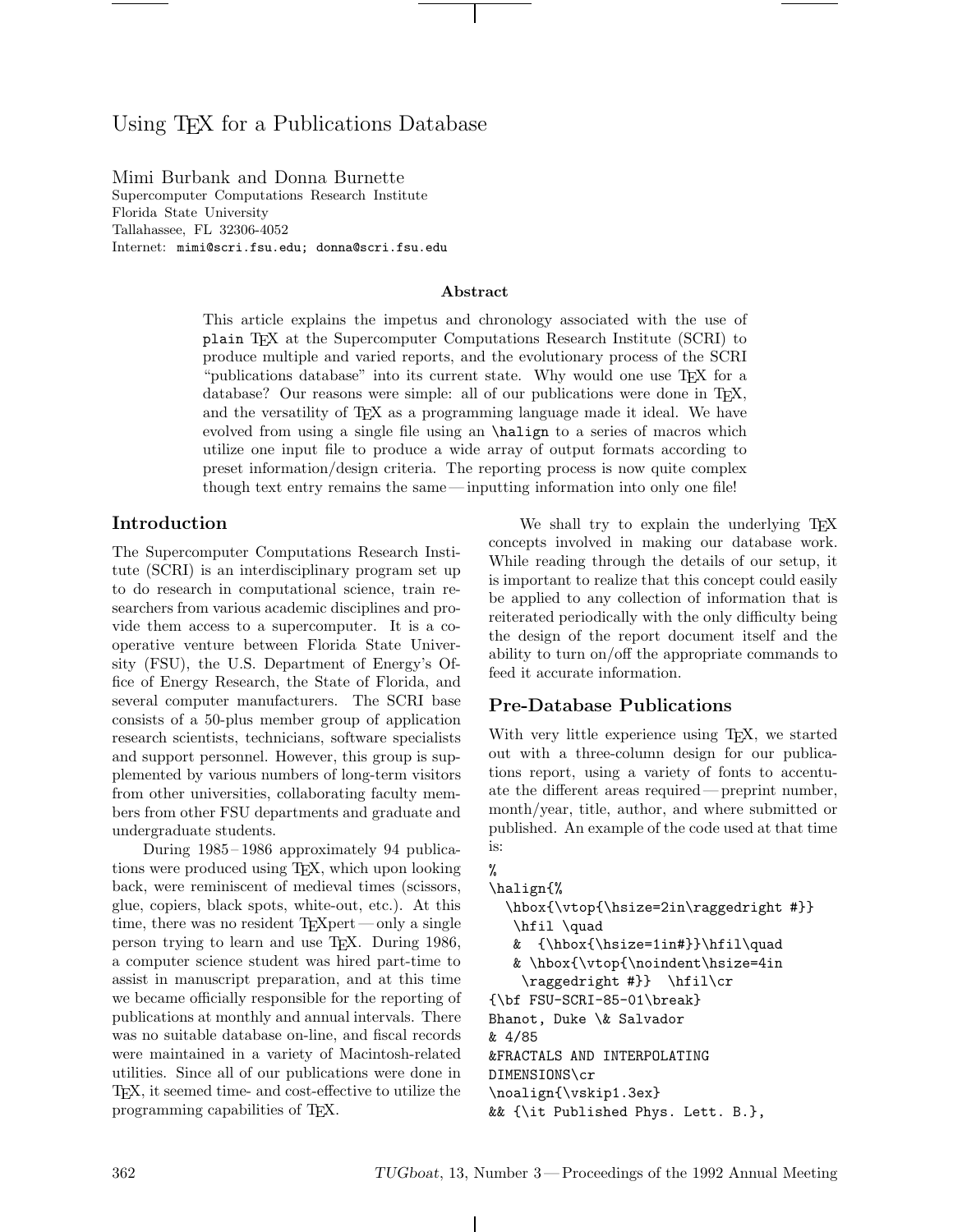```
Vol. 165B, 12/26/85,
pp. 355--360.}}\cr
\noalign{\vskip3ex}
{\bf FSU-SCRI-85-02\break}
Hasenfratz, A. and P. Hasenfratz
& 4/85
& LATTICE GAUGE THEORIES\cr
\noalign{\vskip1.3ex}
&& {\it Published in Ann. Rev. Nucl.
Part. Sci., Vol. 35, 1985, pp. 559
-604.}cr
}}
```
Modification of this data was an exercise in torture — readability was almost zero and time lost debugging forgotten ampersands, \cr's, etc. was commonplace and costly. Excerpts from this file were then copied into other files to represent partial listings that met certain criteria. Our facility's publication rate quickly made manually sorting through this list according to *any* criteria a cumbersome task. We decided to delve into TEX's programming abilities and see if there was a way to automate this process. In 1987, we hired a programmer and officially began maintaining a "real" database, from which we ran monthly reports, fiscal reports and one cumulative report from 1985 onward.

## **Primitive Database Design**

Having learned how to use temporary storage boxes (i.e., \setbox) we decided that this was a place to start our research into TEX's abilities/inabilities. We categorized all of our preprint information and put each item (author, title, subject, date, journal, volume, etc.) into its own box. A sample preprint entry at this stage of our database follows.

#### \num{01}

```
\date 1/92
\author{D. Burnette}
\title{Using \TeX\ for a
       Publications Database}
\journal{Submitted to TUGboat}
\endref
```
\num{02} \date 1/92 \author{Unknown} \title{This is a Junky Title} \journal{Published in the Journal of Unknown Works} \volume{5} \page{1200--1204} \endref

With the addition of a command to re-initialize the contents of the boxes between preprint entries, we had a legible list of preprints which we could output in its entirety at any time. Though there should be a less painstaking method to accomplish this task, the code/command we use for initialization (\resetvars) is defined below. The additional box \dummy is used as a mechanism for discarding information that has already been processed or is otherwise unused. The need for this command arose because of the occasional omission of a field by one of the many people entering information into the publist*nn*.dbf file, which allowed information from one entry to show up in the output of a consecutive item, and we preferred to have an empty field rather than an erroneous field.

```
\newbox\dummy
\def\resetvars{%
% reset the ALL variables.
%
\ifvoid\refnum{}
\else\global\setbox\dummy=%
   \hbox{\unhbox\refnum}
\fi%
.
.
.
\ifvoid\refextra{}
\else\global\setbox\dummy=%
   \hbox{\unhbox\refextra}
\fi%
}%
%
```
Each database entry contains some combination of the above commands, based on the type of preprint it is and the information we want to maintain, but they are all delimited by the command \endref which does all of the work.

```
\global\def\endref{%
\hsize=7truein\parindent=0pt
  \baselineskip=12.4pt \parskip=6pt%
\if\currentptype\p
 \vtop{\line{\okbreak%
 \vtop{\hsize=2in\noindent\raggedright%
    \ifvoid\refnum{}%
    \else\bf FSU-SCRI-\unhbox\refyear%
   \unhbox\refatype-%
   \unhbox\refnum\break%
   \fi%
   \unhbox\refauthor\par
   \unhbox\refsubject}\hfill%
   \hbox to .5truein{\hfill
   \unhbox\refdate\hfill}%
```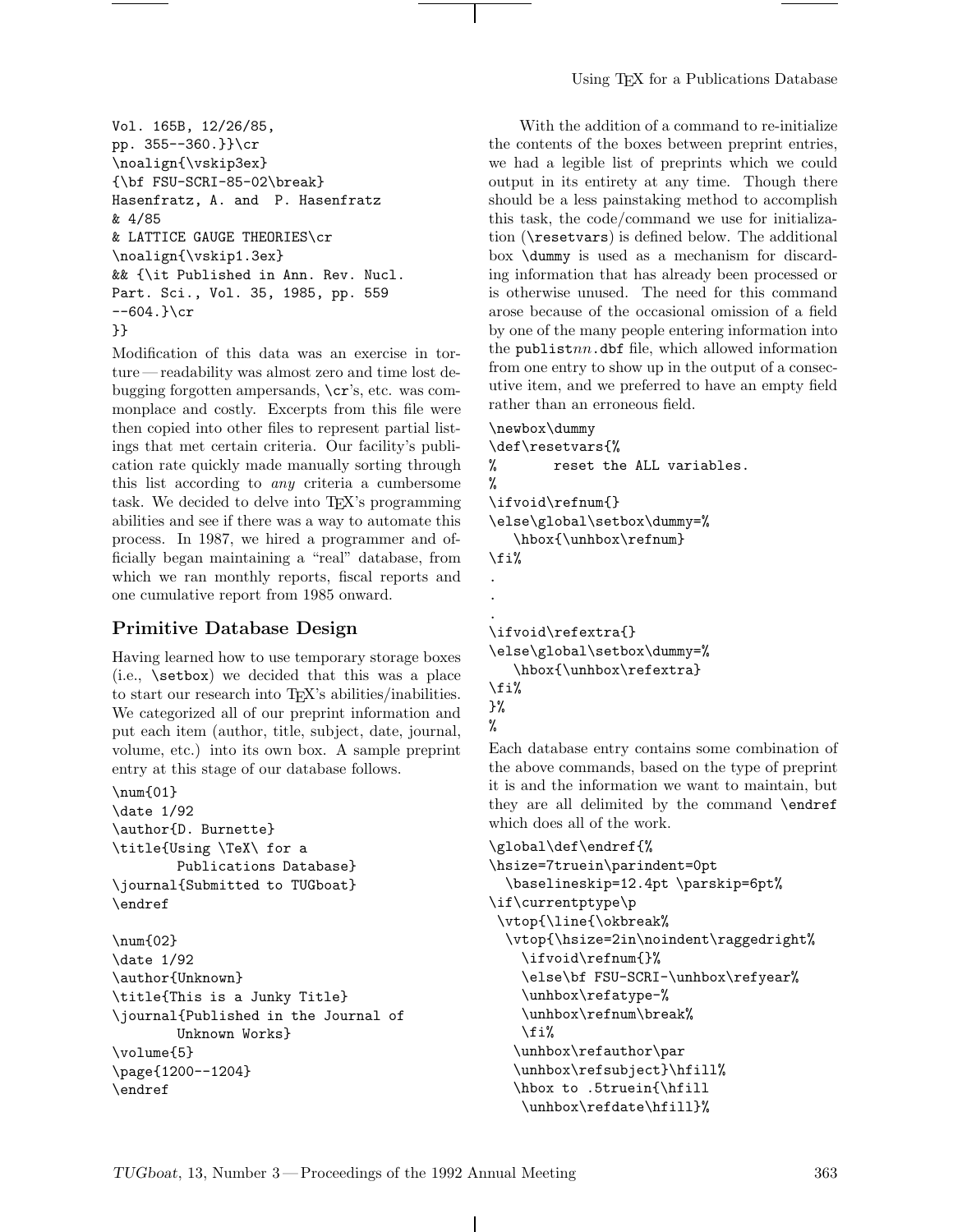```
\hfill\vtop{\parindent=0pt
   \hsize=4in\raggedright%
    \ifvoid\reftitle{}%
     \else\unhbox\reftitle\par%
     \fi%
    \ifvoid\refjournal{%
     \ifvoid\refbook{}%
     \else In: \unhbox\refbook%
     \fi%
    \ifvoid\refeditor{}%
     \else,\ \unhbox\refeditor, ed.%
     \fi%
    \ifvoid\refeditors{}%
     \else,\ \unhbox\refeditors, eds.%
     \fi%
    \ifvoid\refvolume{}%
     \else,\ \unhbox\refvolume%
     \fi%
    \ifvoid\refpage{}%
     \else,\ \unhbox\refpage%
     \fi%
    \ifvoid\refpublisher{}%
     \else,\ (\unhbox\refpublisher%
     \fi%
    \ifvoid\refpubyear{).}%
     \else,\ \unhbox\refpubyear).%
     \frac{1}{2}}%
 \else\unhbox\refstatus\unhbox\refjournal%
  \ifvoid\refvolume{}%
   \else,\ \unhbox\refvolume%
   \fi%
  \ifvoid\refpage{}%
   \else,\ \unhbox\refpage%
   \fi%
  \ifvoid\refpubyear{.}%
   \else\ (\unhbox\refpubyear).%
  \fi%
  \fi%
  \ifvoid\refextra{}%
   \else\ \unhbox\refextra.%
   \fi%
  }}%
\bigskip
}
```
As you can see, we have replaced our \halign scheme with \hboxes and \vboxes with defined dimensions.

# **Defining Our Criteria**

them in some way. In 1989 our funding agency had expressed an interest in a regular listing of our published papers as well as a periodic report of the status of the publications during the reporting period. From that suggestion, we decided that obtaining a listing of papers in any one of the various steps toward publication might also be beneficial. We found that there were three steps in the publication process (submitted, accepted, and published). We also found that we had papers that were submissions to conference proceedings, and another set that were technical reports but otherwise unpublished. We assigned each record a \papertype according to its category and chose the letters  $\s$ ,  $\a$ ,  $\pmb{\varphi}$ ,  $\c$ , and \t as their designations.

Beyond this collection, we also found it helpful to know how much publishing each of our authors have done (individually and as a group). Due to the multidisciplinary/international nature of the institute we have authors whose publications appear in more than one subject area.

We have a group of scientists that more or less make up the core of SCRI. These scientists invite scientists in their field to collaborate with them on projects. Quite often these visitors publish papers on their collaboration while they are here or after they have left. These papers  $(\forall x)$  are added to our database.

There are projects off-site that request allocations of supercomputer time which are granted by our funding agency provided they agree to supply us with the publications generated by their results. Once a year we solicit the external users of the supercomputer for their publications and also add them  $(\e)$  to our database.

We found that assigning an \authortype to each preprint would enable us to generate a report of work done by any particular type of author should the need arise and chose the letters 'e', 'v', and none (the default) as their designations. The default \authortype is used for members of the core group of SCRI scientists.

## **Assigning the Criteria Commands**

We created a set of commands to hold the characters which would represent each paper category  $(\s, \a, \p, \zeta, \t, \t, \e, \v)$  and a second set of commands to associate those conditions with the record 'type' in the database (\papertype corresponded to **\currentptype**, and **\authortype** corresponded to \currentatype) for comparison at

Our next task was to examine each record  $(\n\mu \ldots \end{bmatrix}, \n\geq 2$  was substituted for  $\c$  (to avoid conset up logical collections of records, and then mark flict with T<sub>EX</sub>'s cedilla) for conferences papers.

}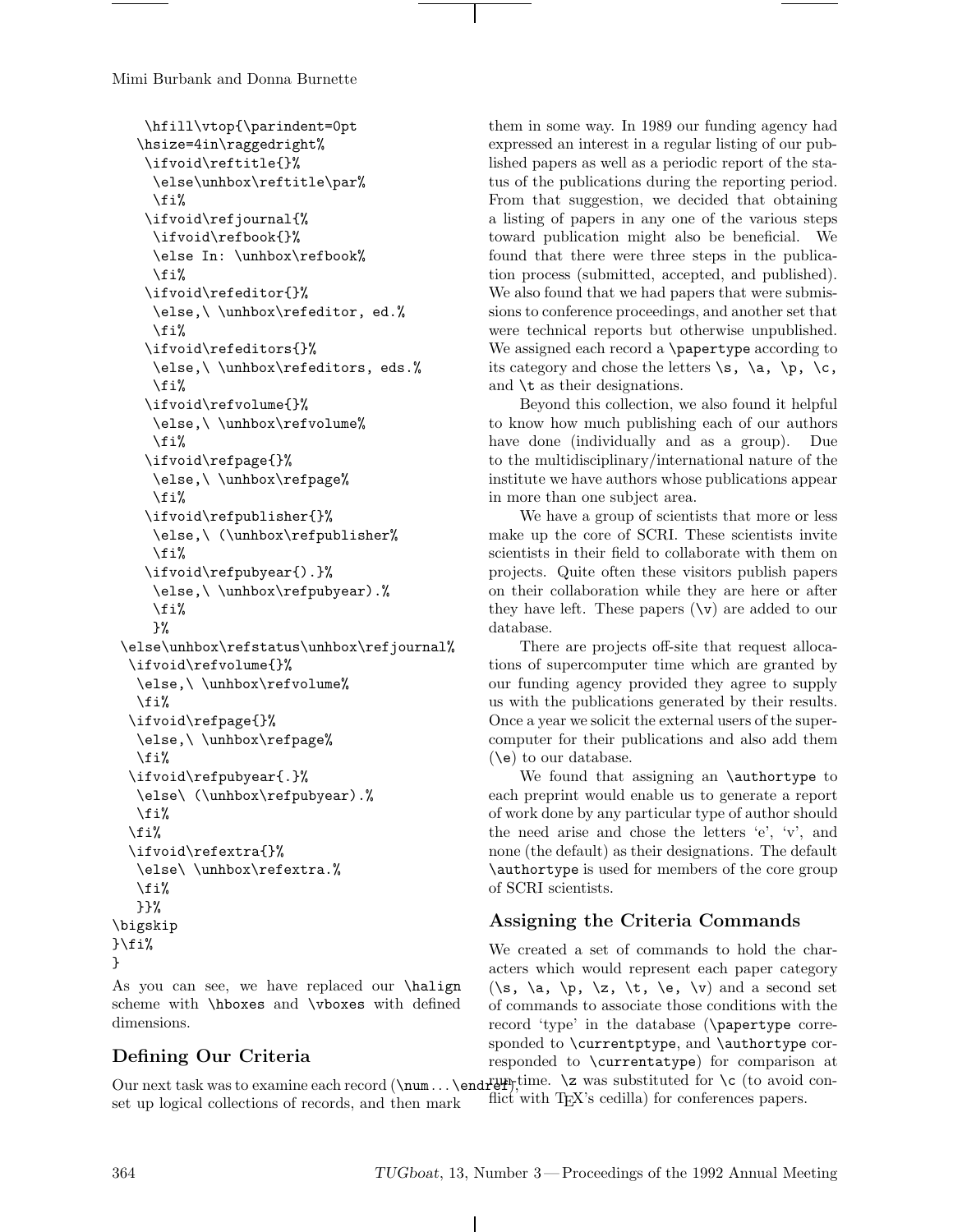```
%
\global\def\a{A} % to appear
\global\def\e{E} % external
\global\def\p{P} % published
\global\def\s{S} % submitted
\global\def\t{T} % technical
\global\def\v{V} % visitor
\global\def\z{C} % conf. proc.
%
```
Further refinement resulted in the following definitions, which include the introductory remarks regarding publication status. This was done to maintain uniformity of entries.

```
\global\def\published{\papertype{P}%
   \global\setbox\refstatus=\hbox{\it
   Published in: }}
\global\def\submitted{\papertype{S}
   \global\setbox\refstatus=\hbox{\it
   Submitted to: }}
\global\def\accepted{\papertype{A}
   \global\setbox\refstatus=\hbox{\it
   To appear in: }}
\global\def\technical{\papertype{T}
   \tech{SCRI Technical Report}}
\global\def\conf{\papertype{C}}
```
. .

Using the above samples, database entries quickly changed to:

```
% SCRI author / submitted paper
\num{01}
\date 1/92
\submitted
\author{D. Burnette}
\title{Using \TeX\ for a
        Publications Database}
\journal{Submitted to the TUGboat}
\endref
```

```
% SCRI visitor / published paper
\num{02}
\date 1/92
\visitor
\published
\author{Unknown}
\title{This is a Junky Title}
\journal{Published in the Journal of
        Unknown Works}
\volume{5}
\page{1200--1204}
\pubyear{1992}
\endref
```
% External Author / accepted paper \num{03} \date 1/92 \external \accepted \author{Unknown} \title{Another Junky Title} \journal{Published in the Journal of Something Else}

\endref

Finally, we incorporated conditional statements into our definition of \endref to test for various types of entries. It is important to note the conditional statement \if\currentptype\p takes the current value of \currentptype and compares it to the current value of \p. From the previous definitions, we know that \p should always be "P". The value of \currentptype is set in the record entry by  $\text{papertype}\{\text{value}\}$ . If  $\text{value} = \text{p}$  also, then this conditional equates to TRUE and the various details about the preprint are unboxed according to the macro. Otherwise, the information in this record is not needed and no output is generated by this entry. It is fairly easy to see that if you include a conditional statement for each type of record that you need to search for and vary the boxes that are utilized according to the type of entry involved, overall control of the output generated is fairly simple to tailor to your individual needs. We have constantly rehashed our use of conditional statements to remove unnecessary comparisons and to cut down on the confusion caused by nesting too many conditional statements, each of which has to be evaluated anyway (tabbing can only do so much!).

### **Current Status**

The refinement of the file has progressed to its present state in which the following information is maintained:

```
\sum_{\text{sequential = } \{1, 2, 3, \ldots, N\}}\date mo/yr
\author{<required>}
\external {or \visitor}
\submitted {or \accepted,
    \conf, \published, or \technical}
\title{<required>}
\volume{<if published>}
\page{<if published>}
\pubyear{<if published>}
\extra{<optional comment>}
\reprinttrue
\journal-code <or \proc or \tech>
\SUBJECT-AREA-CODE
```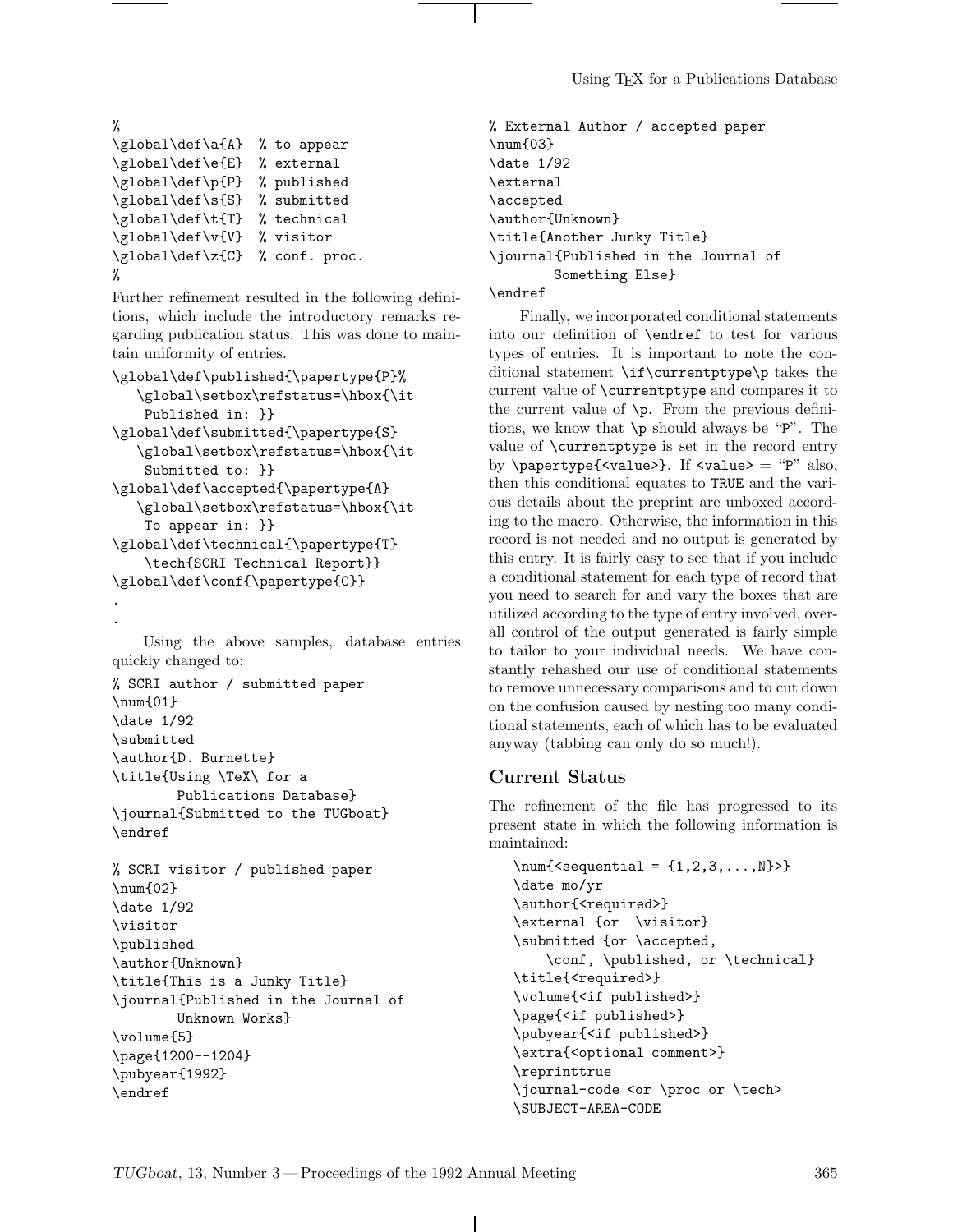### \AUTHOR1-CODE\AUTHOR2-CODE \endref

Our database files are called publist*nn*.dbf with  $nn$  being the fiscal year—i.e., publist92.dbf. The publist*nn*.dbf file for the current fiscal year contains a list of  $\{\x$ tauthor code>s and  $\x$ subject code>s for reference by the various people who are allowed to enter information into this file. The \authorname usually is the username of the author, and we classify publications into fourteen subject areas.

When a paper is published, \submitted is changed to \published and the \volume{},\page{} and \pubyear{} information is added, and \reprinttruge parate the preprints by author or to generate a is appended before the \endref to indicate we have received a published 'reprint' which corresponds to the reference information. If no reprint has been received, then \reprintfalse may be appended (this is also the default).

A list of <journal code>s and the journals they represent is maintained on 183 different journals. Some of the abbreviations were adopted from the Science Citation Index (1990) to ensure the uniqueness of our commands. Journal abbreviations that weren't found in this issue were created— there were quite a few in this category.

With the above "counters" we can generate reports by month, year, author, research area, and by individual journal, plus we can report how many have been published, how many were submitted, how many are 'to appear', how many technical reports (unpublished work), and published conference proceedings have been done by our researchers.

**Lists.** allscrinames.list is a list of all SCRI authors (i.e., those included in the annual report and proposals to date). This file notes whether each author is still here [\localfalse or \localtrue (which is the default)], and whether they are a member of the Lattice Gauge Theory Group [\latticetrue or \latticefalse (which is the default)]. Other helpful notations can be added as they arise. These conditions are noted above the author's name in the input file. Some examples would be:

```
\global\latticetrue
\name{Berg, Bernd A.}{berg.prep}
  (LGT Member, Local)
.
\global\localfalse
\name{Berger, Mordechai}{berger.prep}
 (Not LGT, Not Local)
```
The output file name is the same as the author code. Directing the output to the appropriate fiscal/super file is done during execution according to the user's interactive command.

jnlabbrv.tex and emptyjnls.tex contain the definitions necessary to create uniform output for each journal name. jnlabbrv.tex contains the actual meaning of the abbreviations.

subjectabbry.tex contains the definitions necessary to create uniform output for each subject/discipline area.

**Divider files.** publist.tex is run interactively to publications list since the beginning of SCRI, depending upon the option you enter at the beginning prompt. (See Appendix A for a definitive portion of the macro for this file, and Appendix B for an example of the interactive commands.) We simply write out to 13 files at a time, close them and then open another 13 files until the end of the run. At the termination of a run, you have either \input all of the database files and written out 178 author files, **or** you have \input 178 files and written out one file. Additional subsets can be created if the need arises and requires little effort (a change in the \input file) to produce the same information for a different period of time.

subject.tex does the actual division of files into the fourteen discipline areas.

journals.tex separates preprints by journal, regardless of what state they are in (published, accepted, submitted). jnlspub.tex separates only those preprints that have reached a published status. An entry identical to that used in publist.tex is required to accomplish the separation (substituting the journal code for the author code.

**Report files.** monthly.tex is used to run the various reports we do. An example of the interactive commands to generate reports is shown in Appendix C.

The author files all perform the same essential function, the only difference being in the usage of the conditions talked about earlier (\localfalse and \latticetrue). authors-lattice.tex extracts the preprints for the authors that are members of the LGT Group; authors-local.tex extracts the preprints for the authors that are still at SCRI; authors-scriline.tex extracts the preprints for the SCRI-funded faculty line authors; and authors-superpub.tex extracts the preprints for everybody since the beginning of SCRI — it also includes the preprints by external authors.

.

<sup>\</sup>name{Burnette, Donna E.}{burnette.prep} (Not LGT, Local)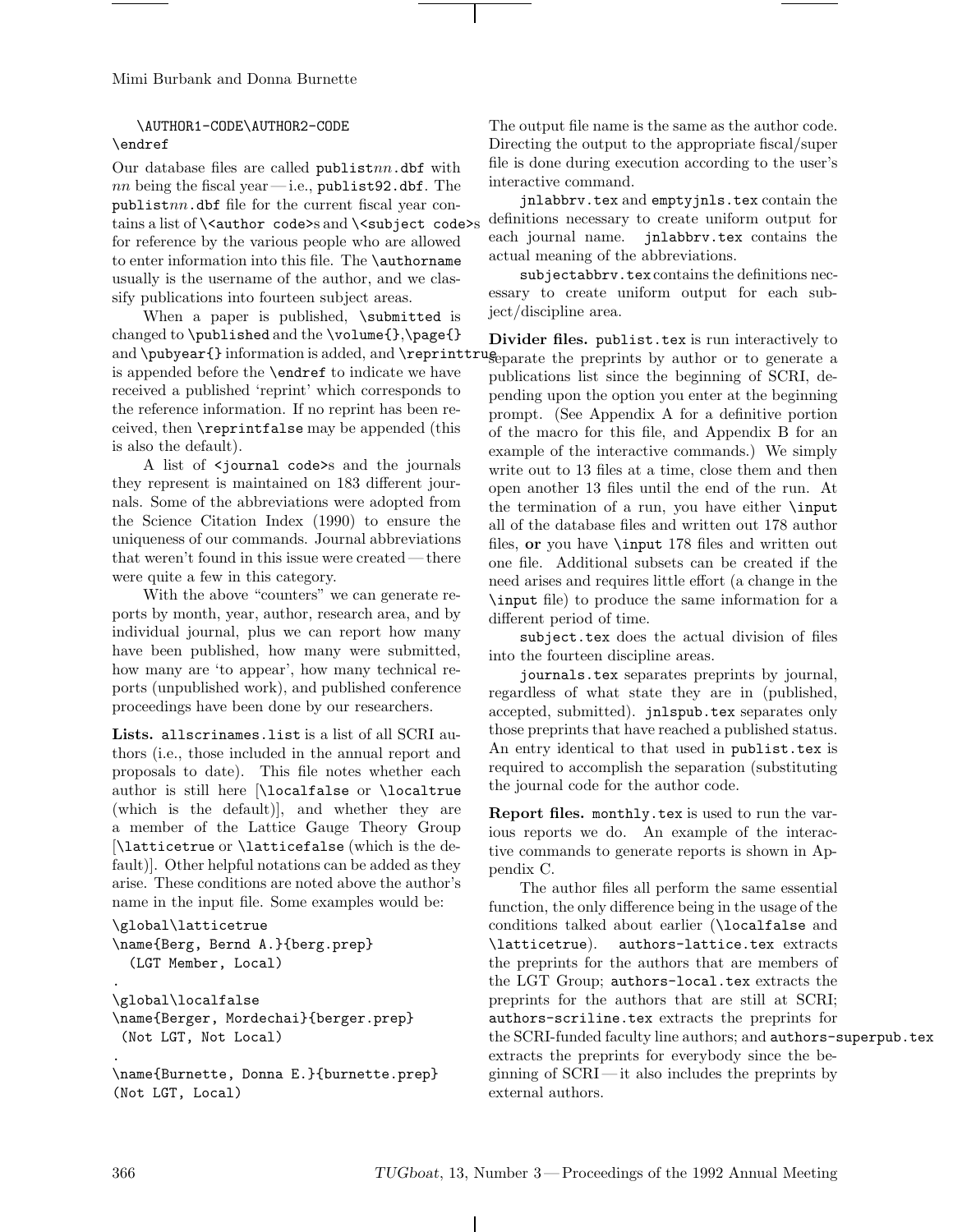subject-superpub.tex reports the preprints by subject area since SCRI began.

Running journals-superpub.tex creates a report based on the files generated by journals.tex (everything since the beginning of SCRI regardless of its status).

## **Designing a User Friendly Interactive Environment for Generating Reports**

One of our goals was to make using this setup as simple as possible. We wanted this information to be public and easy to access for those who might take an interest. We also didn't want everyone at SCRI to have to be a TEXpert to be able to benefit from our development. To that end, we have created an interactive menu which reads input from the screen (see Appendices A and B), initializes another series of conditionals, and generates the requested report based on user input.

We have evidently been successful, for some of our scientists are now using their authorname. super files to update their own *vitae*, as well as finding preprints in various subject areas. We recently began posting our lattice field theory publications to an on-line mail server.

#### **Summary**

We began using T<sub>EX</sub> to generate reports first in 1986, one year after first being introduced TEX. At that time, our scientists used  $planain TFX$ , or submitted handwritten copy; LATEX was not used much at the time, or we might have tried to use BIBT<sub>EX</sub>. We have learned much about the programming capabilities of plain TEX over the years, and though the present program might be much more sophisticated, we have been satisfied with its simplicity. This simplicity has allowed us to easily modify the programs, often on short notice; and it brings to mind a quote from *The TEXbook* (page 373):

*...* Always remember, however, that there's usually a simpler and better way to do something than the first way that pops into your head. You may not have to resort to any subterfuge at all, since TEX is able to do lots of things in a straightforward way. Try for simple solutions first.

One of the ever-present problems which confronts those of us in "production" is that we are not often given time to learn more, or simply to "play", and unless we are lucky enough to have programming support we are confined to "getting the job done", rather than exploring avenues of getting the job done easier, or prettier, or faster. For some reason, our scientists almost universally wait until the last minute and then send us a file that has a deadline of "a week ago".

In all, our programs total several thousand lines and represent some seven report-generating files, which input five definition or macro files, to generate up to 13 reports. (No easy process to explain!)

It takes a little over two hours of cpu time to run publist.tex, approximately 40 minutes to run authors-superpub.tex, approximately five minutes to run subject.tex, and approximately two minutes to run the monthly report files. In the world of today's workstations, this overhead is negligible.

#### **Bibliography**

- Institute for Scientific Information. "Lists of Source Publications." pages 66-85 (arranged by ISI abbreviations), *Science Citation Index*, vol. 1, Philadelphia, PA, 19104: University Science Center, 1990. (Also pages  $86-106$ , arranged by full title.)
- Knuth, Donald E. *The TEXbook*. Reading, Mass.: Addison -Wesley, 1984.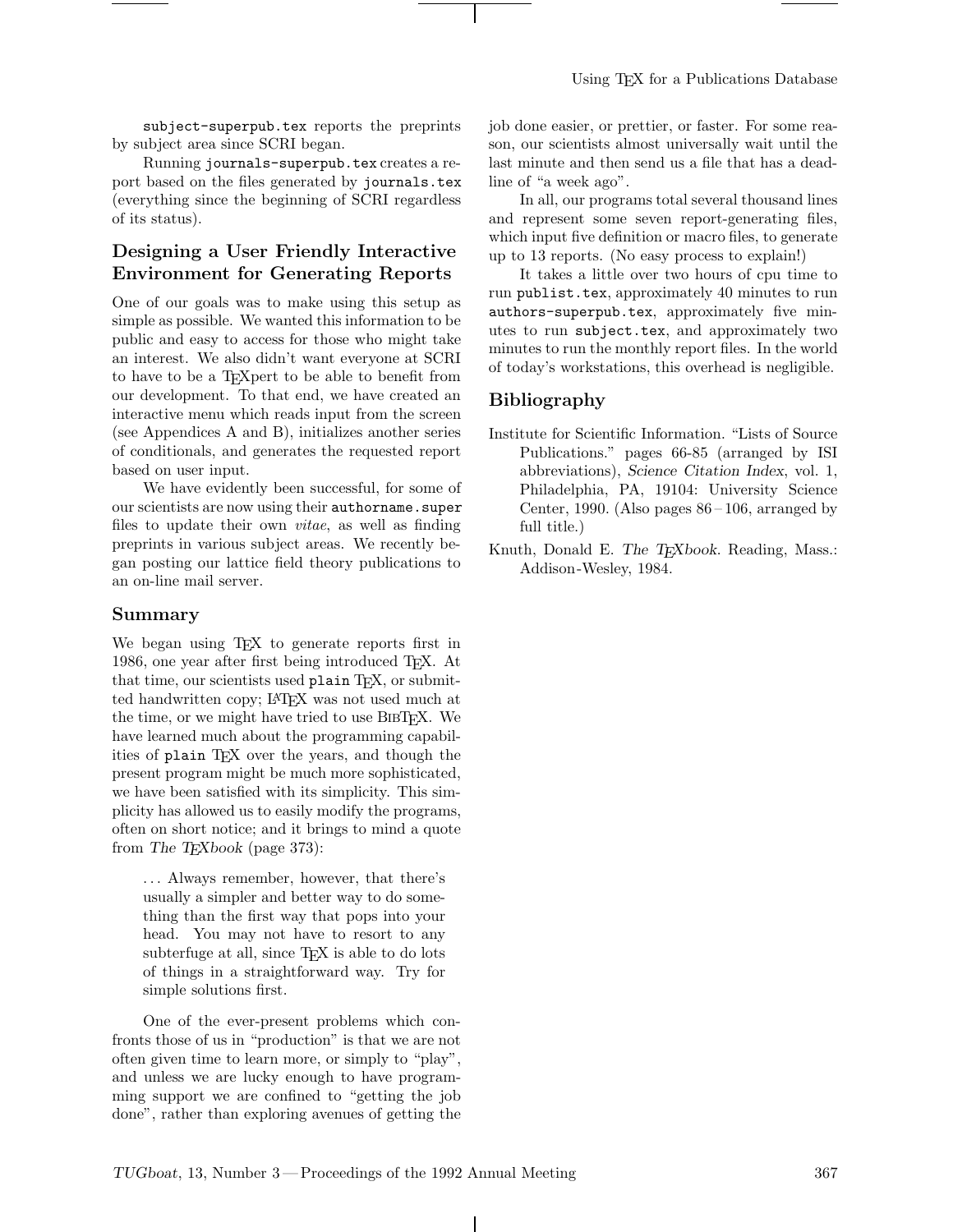## **A.** publist.tex **Example**

```
%%%%%%%%%%%%%%%%%%%%%%%%%%%%%%%%%%%%%%%%%%%%%%%%%%%%%%%%%%%%%%%%%%%%%%%%%%%%%%%%
\input publist.macros
\input emptydefs
\input emptyjnls
\input jnlabbrv
\input subjectabbrv
%%%%%%%%%%%%%%%%%%%%%%%%%%%%%%%%%%%%%%%%%%%%%%%%%%%%%%%%%%%%%%%%%%%%%%%%%%%%%%%
\immediate\write16{}
\immediate\write16{IS A PRINTOUT OF THE ENTIRE PUBLICATIONS LIST REQUIRED (Y/N)?}
\immediate\write16{}
\message{--> }}
.
.
.
%%%%%%%%%%%%%%%%%%%%%%%%%%%%%%%%%%%%%%%%%%%%%%%%%%%%%%%%%%%%%%%%%%%%%%%%%%%%%%%%
\immediate\write16{}
\immediate\write16{Enter S if you want the SUPERPUB files separated}
\immediate\write16{Enter P if you want the file for the current fiscal year separated}
\immediate\write16{}
\message{--> }}
%
%%%%%%%%%%%%%%%%%%%%%%%%%%%%%%%%%%%%%%%%%%%%%%%%%%%%%%%%%%%%%%%%%%%%%%%%%%%%%%%
\global\read-1 to \datain
.
.
.
%
\if\runtype\s%
\def\fdir{preprints:[superpub]}%
% \def\fdir{[.test]}
\def\fextension{.super}
\fi%
\if\runtype\p%
\def\fdir{preprints:[fiscal]}%
% \def\fdir{[.test]}
\def\fextension{.fiscal}
\fi%
%%%%%%%%%%%%%%%%%%%%%%%%%%%%%%%%%%%%%%%%%%%%%%%%%%%%%%%%%%%%%%%%%%%%%%%%%%%%%%%%
\if\printout\y{\global\def\endref{%
\hsize=7truein\parindent=0pt\baselineskip=12.4pt \parskip=6pt%
%
\if\currentptype\a\vtop{\line{\okbreak%
    \vtop{\hsize=2in\noindent\raggedright%
    \ifvoid\refnum{}%
    \else\bf FSU-SCRI-\unhbox\refyear\unhbox\refatype-%
\unhbox\refnum\break%
    \fi%
    \unhbox\refauthor\par\unhbox\refsubject}\hfill%
\hbox to .5truein{\hfill\unhbox\refdate\hfill}%
   \hfill\vtop{\parindent=0pt\hsize=4in\raggedright%
\ifvoid\reftitle{}%
\else\unhbox\reftitle\par%
\fi%
    \ifvoid\refjournal{%
\ifvoid\refbook{}%
\else In: \unhbox\refbook%
\fi%
```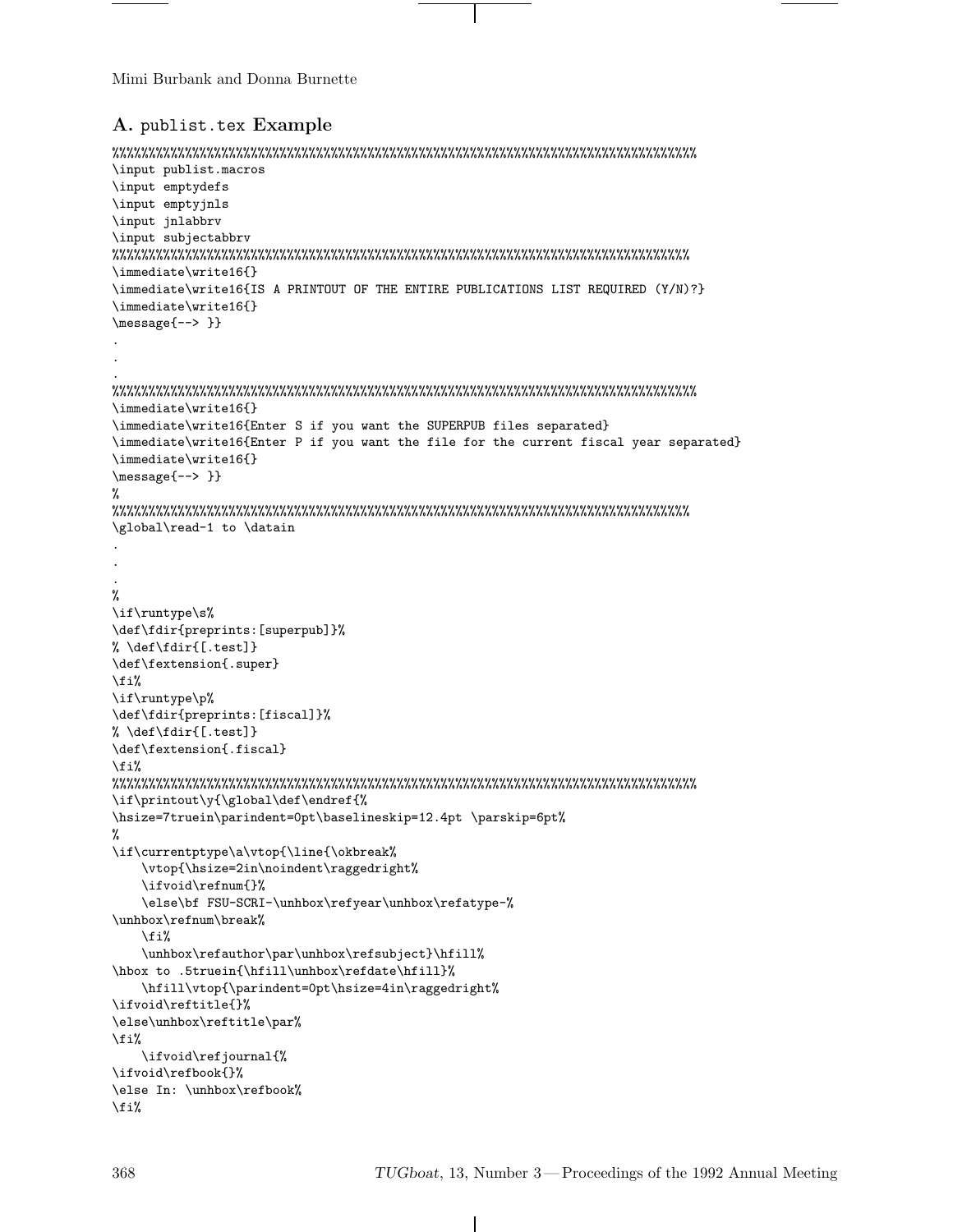Using TEX for a Publications Database

```
\ifvoid\refeditor{}%
\else,\ \unhbox\refeditor, ed.%
\fi%
\ifvoid\refeditors{}%
\else,\ \unhbox\refeditors, eds.%
\fi%
\ifvoid\refvolume{}%
\else,\ \unhbox\refvolume%
\fi%
\ifvoid\refpage{}%
\else,\ \unhbox\refpage%
\fi%
\ifvoid\refpublisher{}%
\else,\ (\unhbox\refpublisher%
\fi%
\ifvoid\refpubyear{).}%
\else,\ \unhbox\refpubyear).%
\fi%
}%
    \else\unhbox\refstatus\unhbox\refjournal%
    \ifvoid\refvolume{}%
    \else,\ \unhbox\refvolume%
    \fi%
    \ifvoid\refpage{}%
    \else,\ \unhbox\refpage%
    \fi%
    \ifvoid\refpubyear{.}%
    \else\ (\unhbox\refpubyear).%
    \fi%
    \fi%
    \ifvoid\refextra{}%
    \else\ \unhbox\refextra.%
    \fi%
    }}%
\bigskip
}\fi%
%
\if\currentptype\p\vtop{\line{\okbreak%
.
\if\currentptype\s\vtop{\line{\okbreak%
.
\if\currentptype\t\vtop{\line{\okbreak%
.
\if\currentptype\z\vtop{\line{\okbreak%
.
.
.
}\fi%
\resetvars}%
%%%%%%%%%%%%%%%%%%%%%%%%%%%%%%%%%%%%%%%%%%%%%%%%%%%%%%%%%%%%%%%%%%%%%%%%%%%%%%%%
.
.
.
\newcount\filezero \filezero=0
\newcount\fileone \fileone=1
\newcount\filetwo \filetwo=2
\newcount\filethree \filethree=3
\newcount\filefour \filefour=4
\newcount\filefive \filefive=5
```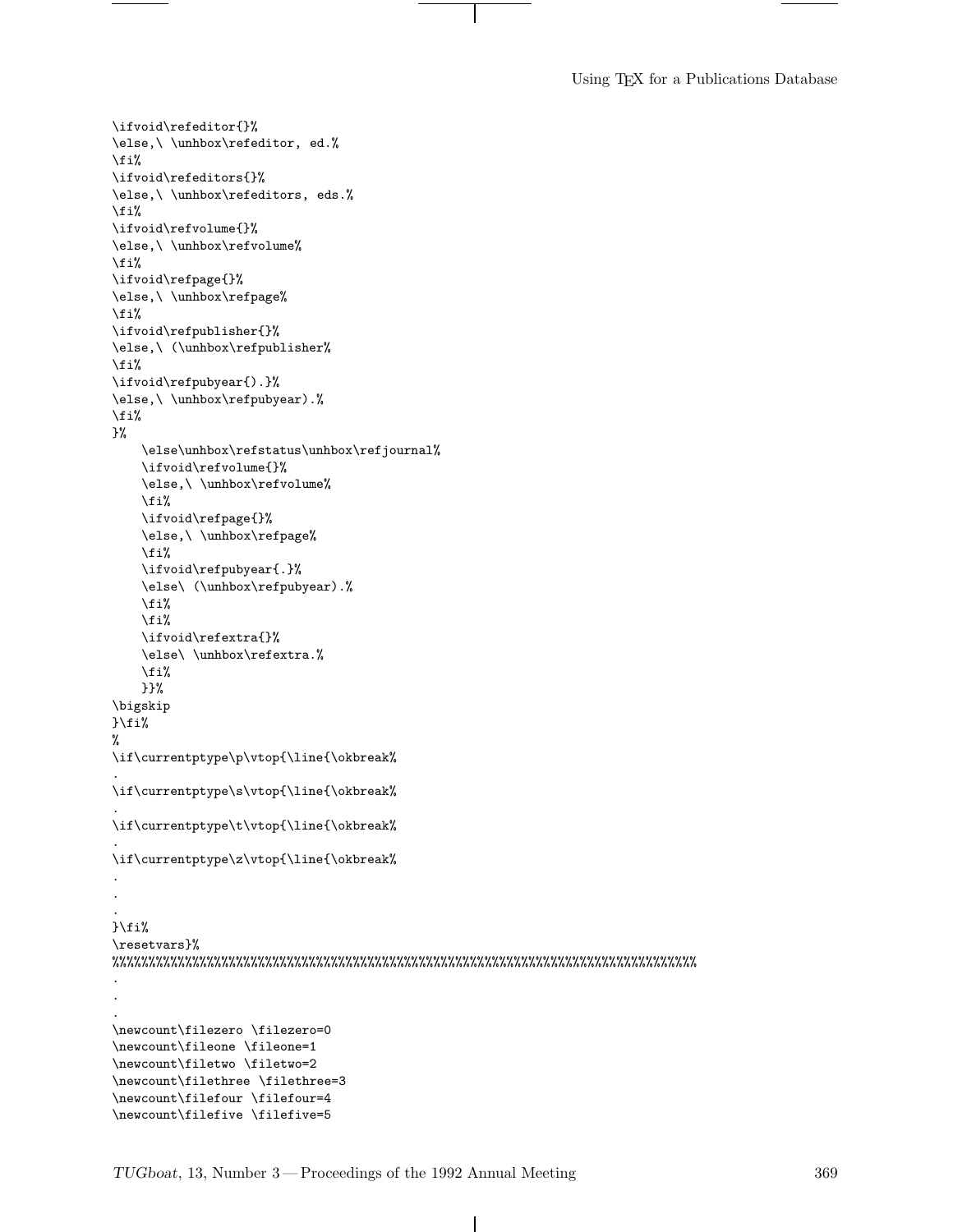```
\newcount\filesix \filesix=6
\newcount\fileseven \fileseven=7
\newcount\fileeight \fileeight=8
\newcount\filenine \filenine=9
\newcount\fileten \fileten=10
\newcount\fileeleven \fileeleven=11
\newcount\filetwelve \filetwelve=12
\newcount\filethirteen \filethirteen=13
.
.
.
```
The above 13 counters are used, emptied and reused until all publications have been written out to individual files.

### **B. Interactive Commands to Divide Files**

```
%%%%%%%%%%%%%%%%%%%%%%%%%%%%%%%%%%%%%%%%%%%%%%%%%%%%%%%%%%%%%%%%%%%%%%%%%%%%%%%
```

```
% This preamble appears at the beginning and
% explain how to input data interactively.
{\obeyspaces\immediate\write16{}
\immediate\write16{}
\immediate\write16{}
\immediate\write16{ FLORIDA STATE UNIVERSITY}
\immediate\write16{ SUPERCOMPUTER COMPUTATIONS RESEARCH INSTITUTE}
\immediate\write16{}
\immediate\write16{ SEPARATOR OF INDIVIDUAL SCRI AUTHOR'S PUBLICATIONS
\immediate\write16{ (USING PUBLIST85.DBF -- present)}
\immediate\write16{}
\immediate\write16{IS A PRINTOUT OF THE ENTIRE PUBLICATIONS LIST REQUIRED (Y/N)
\immediate\write16{}
\message{--> }}
%
%%%%%%%%%%%%%%%%%%%%%%%%%%%%%%%%%%%%%%%%%%%%%%%%%%%%%%%%%%%%%%%%%%%%%%%%%%%%%%%
\global\read-1 to \datain
%
\def\stripspace#1 \next{#1}
\def\stripzero0#1\next{#1}
\edef\datain{\expandafter\stripspace\datain\next}% strip \datain's space
%
\def\next#1\endname{\uppercase{\global\def\printout{#1}}}
%
\expandafter\next\datain\endname %make\datain uppercase
%
%%%%%%%%%%%%%%%%%%%%%%%%%%%%%%%%%%%%%%%%%%%%%%%%%%%%%%%%%%%%%%%%%%%%%%%%%%%%%%%%
%
{\obeyspaces\immediate\write16{}
\immediate\write16{Enter S if you want the SUPERPUB files separated}
\immediate\write16{Enter P if you want the file for the current fiscal year sep
\immediate\write16{}
\message{--> }}
%
%%%%%%%%%%%%%%%%%%%%%%%%%%%%%%%%%%%%%%%%%%%%%%%%%%%%%%%%%%%%%%%%%%%%%%%%%%%%%%%
\global\read-1 to \datain
%
\def\stripspace#1 \next{#1}
\def\stripzero0#1\next{#1}
\edef\datain{\expandafter\stripspace\datain\next}% strip \datain's space
%
```